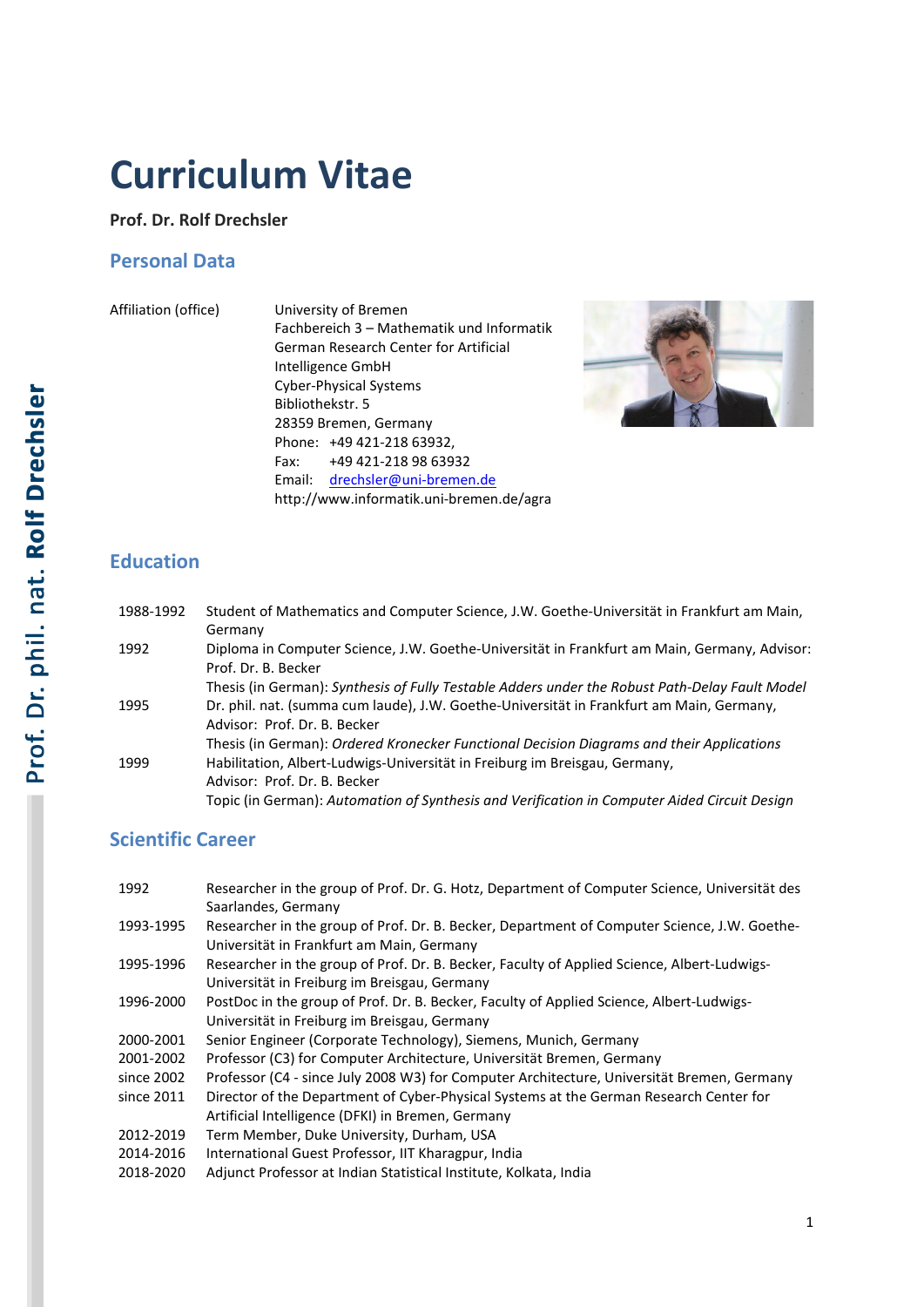#### **Selected Professional Activities**

• **Publications:** In the last 10 years, the applicant published more than 20 books and 500 scientific papers in international journals and conferences (as listed in DBLP). The complete list of publications can be found at:

<http://www.informatik.uni-bremen.de/agra/ger/pub.php?search=Rolf%20Drechsler>

- **Conferences:** Member of Program Committees of numerous conferences, e.g., DAC, ICCAD, DATE, ASP-DAC, FDL, MEMOCODE, EMO, FMCAD; Symposiums Chair ISMVL 1999 and 2014, , General Co-Chair FDL 2016, General Co-Chair ETS 2018, Program Chair ICCAD 2020, General Chair ICCAD 2021
- Regular **reviewer** for journals, conferences, awards, e.g., ACM TODAES, IEEE TC, IEEE TCAD, IEEE Design & Test, DFG, DAAD, ITG, AvH, NSERC, MIUR, ISF, FWO, ACM Outstanding Ph.D. Dissertation Award in EDA, Best Paper Award Selection Committee for ACM TODAES, EDAA Achievement Award
- **Editor** of books and journals, e.g. Associate Editor of IEEE Transactions on Computer-Aided Design of Integrated Circuits and Systems (TCAD), ACM Journal on Emerging Technologies in Computing Systems (JETC), International Journal on Multiple-Valued Logic and Soft Computing, Design Automation for Embedded Systems (DAES), IET Cyber-Physical Systems: Theory & Applications, IEEE Transactions on Very Large Scale Integration Systems (TVLSI)
- **Member of professional interest groups**, e.g., Speaker of Fachgruppe 3: *Methoden des Entwurfs und der Verifikation digitaler Schaltungen und Systeme* of the German Computer Society (GI), *Chair of Technical Committee of Multiple-Valued Logic* of the *Institute of Electrical and Electronics Engineers (IEEE)*
- **IEEE Fellow, ACM Distinguished Member**
- **Vice-Rector** for Research and Young Academics at University of Bremen (2008-2013), **Dean** of the Faculty of Mathematics and Computer Science at University of Bremen (since 2018)
- Member of the **DFG Review Board** (German Research Foundation) since 2016
- **Founder of the Graduate School** of Embedded Systems (GESy) jointly with J. Peleska, **Founder and Coordinator of the Graduate School** System Design (SyDe) founded within the German Excellence Initiative
- **Founder and Spokesperson of the Data Science Center** (DSC) at the University of Bremen
- **Nominating host**: Research award of the Alexander von Humboldt Foundation (AvH) for K. Roy (Purdue, USA) and K. Chakrabarty (Duke, USA)
- **Best paper awards** at *Haifa Verification Conference (HVC)*, 4x *Forum on specification & Design Languages (FDL)*, *IEEE Symposium on Design and Diagnostics of Electronic Circuits and Systems* (DDECS), 2x *ACM/IEEE International Conference on Computer Aided Design* (ICCAD), Euromicro DSD, ASP-DAC Prolific Author Award
- **Supervised more than 40 PhD Students**, several **Awards by PhD Students**, like TTTC's E.J. McCluskey Best Doctoral Thesis Award, DATE PhD Forum Best Poster Prize, Best Student Forum Paper Award of ISVLSI, EDAA Outstanding Dissertation Award
- Award for **Outstanding Doctoral Supervision** from the University of Bremen, 2021
- Former **PhD Students became professors** (3 Assistant Professors, 4 Full Professors)
- **Berninghausen Award** for Excellence in Teaching at University of Bremen, 2018